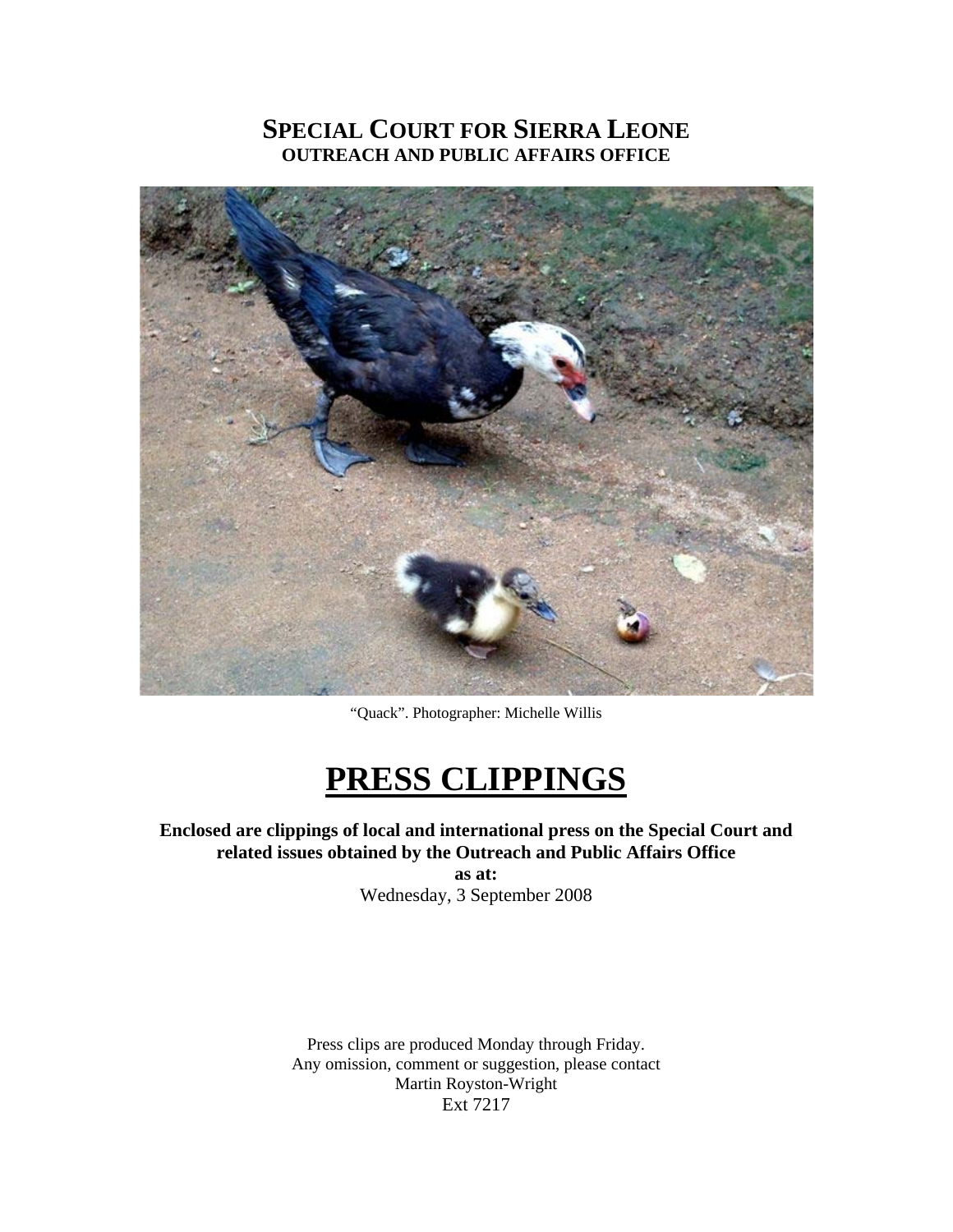| <b>Local News</b>                                                 |              |
|-------------------------------------------------------------------|--------------|
| Witness Links Charles Taylor to RUF's Issa Sesay / Concord Times  | Page 3       |
| The State of Human Rights Abuses in Sierra Leone / Standard Times | Pages 4-5    |
| <b>International News</b>                                         |              |
| Liberia Wants Ex-Warlord to Testify / Associated Press            | Page 6       |
| (Untitled) / BBC World Service Trust                              | Pages 7-8    |
| War Crimes Court Will Undermine Liberia's Security / The Analyst  | Pages $9-10$ |
| UNMIL Public Information Office Complete Media Summaries / UNMIL  | Pages 11-12  |
| Dr. Sawyer Recommends to TRC, Proud of Deeds / The Analyst        | Pages 13-16  |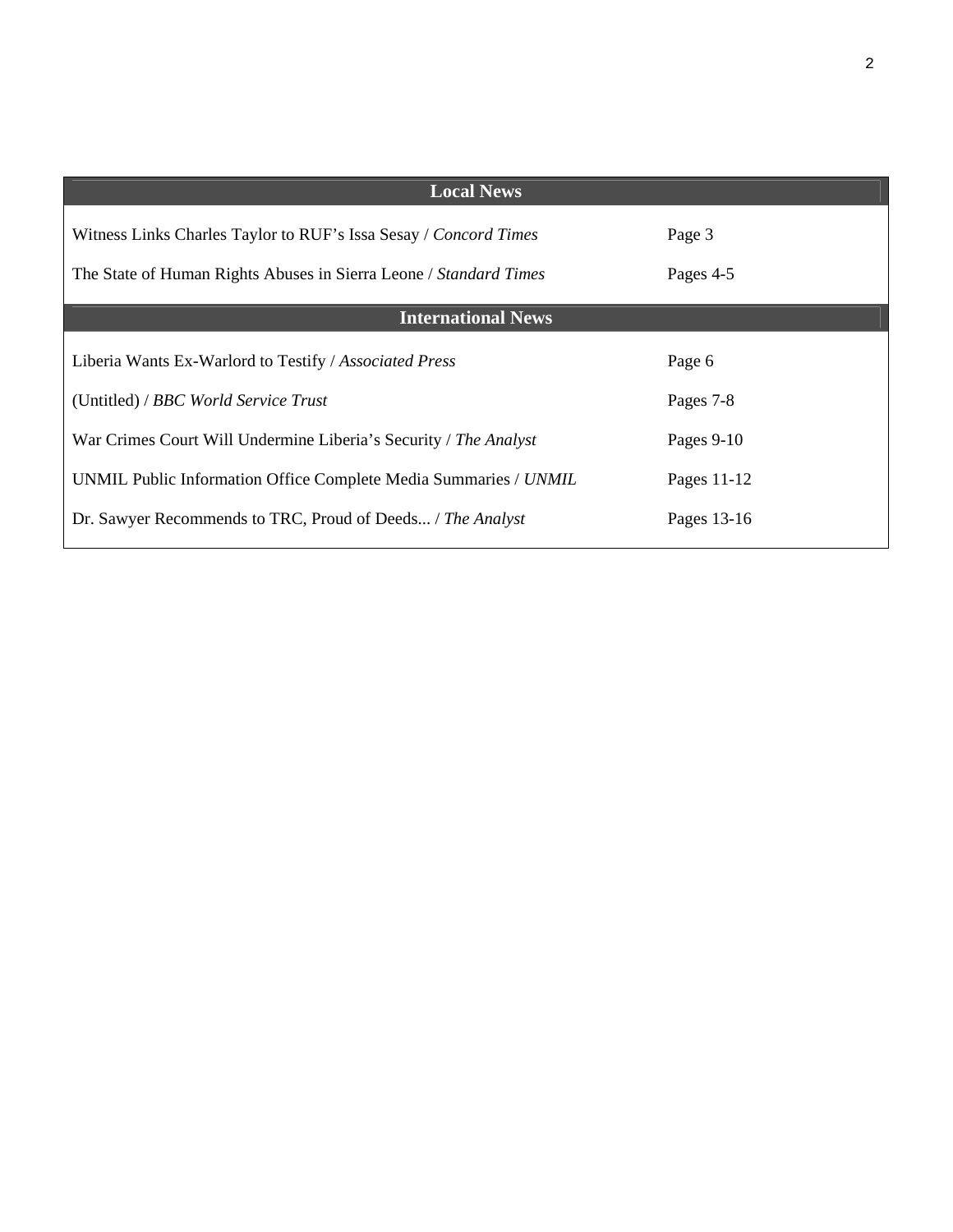## Concord Times Wednesday, 3 September 2008

#### **Concord Times**



to take over the leadership of the RUF and told him to take all orders from Charles Taylor, says witness TF1-338 yesterday while being examined by prosecution counsel Brenda Hollis. TF1-338 testified using voice and facial distortion and there were closed/private sessions when necessary.

Before the court adjourned on Monday, the witness stated that Issa Sesay had traveled to Liberia to meet with Charles Taylor immediately he took command of the RUF after Sankoh was arrested in May 2000. At this meeting, Taylor asked to know why Sankoh was arrested and someone who was present in Freetown when Sankoh was arrested gave an explanation.

On the invitation of Charles Taylor, Issa made another trip to Liberia in 2000 where the RUF delegation met with four West African heads of state namely Chief Olusegun Obasanjo of Nigeria, late Gnassingbe Eyadema of Togo, Yayah Jammeh of The Gambia and Alpha Oumar Konare of Mali

Witness TF1-338 said Taylor told them that they were supposed to discuss the change of leadership in the RUF at the meeting and he hinged the necessity on the fact that Sankoh was now old and was already under arrest.

The witness added that Obasanjo too, addressed the delegation and told them to maintain a good relationship with Charles Taylor as he is a very good leader and if there are ten other heads of state like him (Taylor), Africa will be a better continent.

But after the meeting, the witness said Taylor had a separate meeting with the RUF delegation between 11:00pm to 12:00 midnight. It was in that meeting that Taylor told them they should not be moved by the suggestions of the ECOWAS heads of state as they were British-elected presidents and were remote controlled by the western nowers.

He said Taylor told them not to take what the heads of states said and that they should refuse if they were asked to disarm. Taylor told Issa



September 3, 2008

#### Former presidents Obasanjo and Taylor

Sesay to work to keep the revolution together and assured them of his support. The witness said Taylor later gave Issa Sesay \$15,000.

The witness also narrated how diamonds were moved from Sierra Leone to Liberia. He said that on several occasions, Issa took diamonds to Taylor. He cited that the first time Issa took diamonds to Taylor, the former Liberian president told him he was going to keep the diamonds and hand them over to Sankoh upon his release.

He said it was that time that Issa told Taylor that they (RUF) were being disturbed by Kamajors and UN peacekeepers so while returning to Sierra Leone, they took along arms and ammunition and other materials for the RUF. The witness added that in early 2001, Issa took another set of diamonds to Taylor and he returned with arms and ammunition for the RUF

In April/May 2001, when Issa took another set of diamonds to Liberia, Taylor cautioned him not to be traveling with diamonds to Liberia regularly because the UN were monitoring his relationship with the RUF. So Taylor devised a means of getting someone who will be getting the diamonds from the RUF and, in return, provide materials for them. The witness said that during this visit, Benjamin

He said it was that time that Issa told Taylor

that they (RUF) were being disturbed

by Kamajors and UN peacekeepers so while

returning to Sierra Leone, they took along

arms and ammunition and other materials for

the RUF. The witness added that in

early 2001, Issa took another set of diamonds to

Taylor and he returned with arms

and ammunition for the RUF



Page 2

**Witness links Charles** 

Yeaten introduced two Belgians to Issa. Though the witness said one of the Belgians introduced himself as Alpha Bravo, Issa identified the two of them as people who once traveled to Kono with Sam Bockarie.

Issa gave some diamonds to Alpha Bravo who, in turn, gave him \$300,000 of which Issa gave \$150,000 to Taylor for safe keeping and took the remaining \$150,000 to Sierra Leone, the witnessed said.

The witness mentioned that during a meeting between Taylor and Issa in Liberia, they discussed the release of UN peacekeepers that were held hostage. He said Taylor told Issa that he (Taylor) had been promised ECOWAS chairmanship if he can secure the release of the peacekeepers. And in that capacity, he will be able to offer more help to the RUF.

So after the meeting, Issa called other RUF commanders in Sierra Leone via radio set and asked them to take the Zambian peacekeepers to Manowa Crossing Point from where they were taken to Liberia and handed over to Taylor.

At another point in time, during one of Issa Sesay's visits to Liberia, the witness said that Issa said he told Taylor that the UN peacekeepers had spoken to him about the disarmament of child soldiers but Taylor told him not to allow the RUF to be disarmed.

He said Taylor told them that if they disarmed, they would be arrested later. On his return to Sierra Leone, the witness said Issa told other commanders that he was not going to take Taylor's advice and that he was going ahead to cooperate with the UN and disarm.

When the defence counsel asked to know the basis of the witness' knowledge of these events, whether they were based on hearsay or direct evidence, prosecution counsel explained that the basis of his knowledge will be determined without disclosing the witness' identity at some point in the course of his testimony.

At a point, prosecution made an application to continue the examination of the witness in private session as the questions she intended to ask will identify the witness. Application was granted and the court went into private session.

3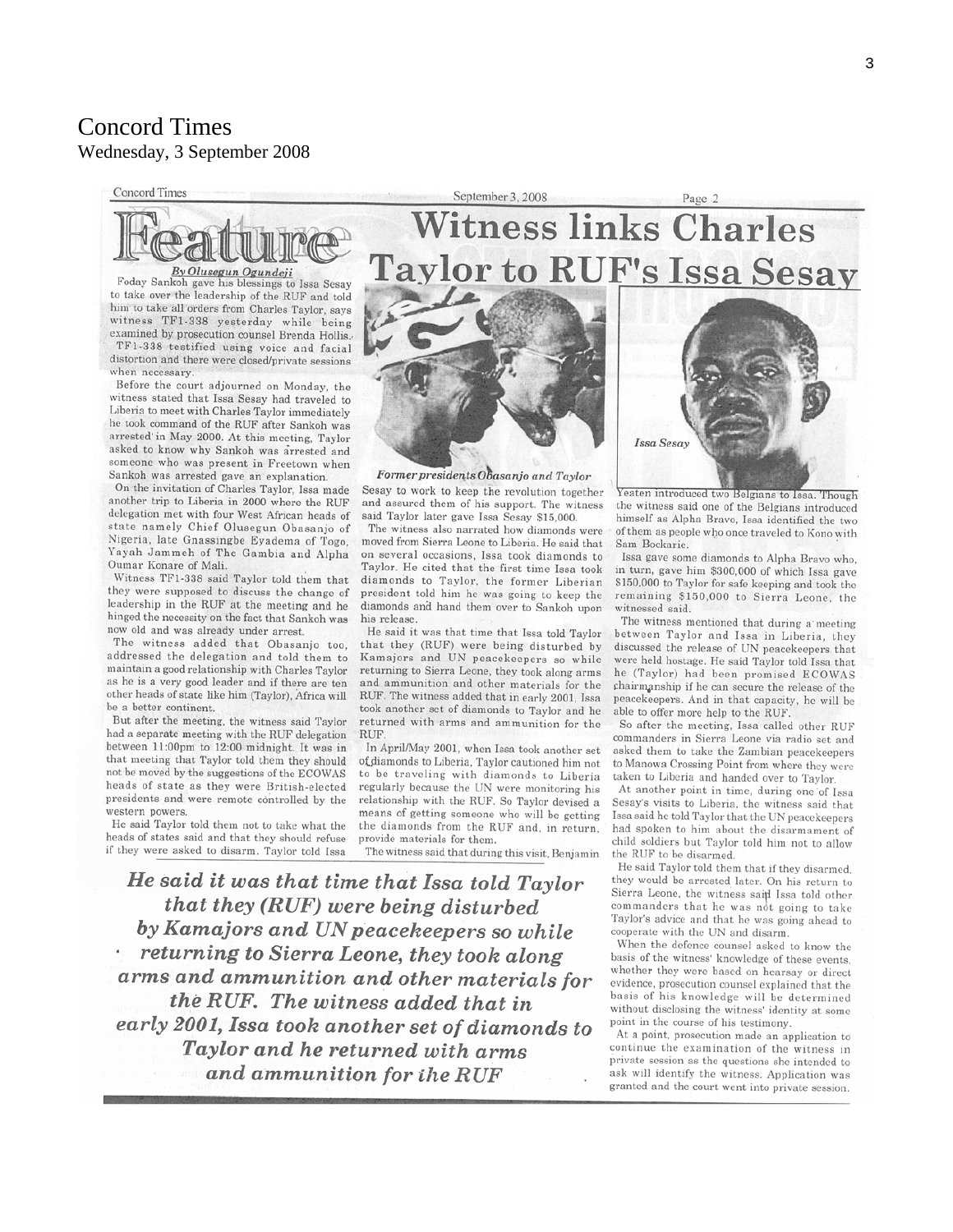### Standard Times (web version) Monday, 1 September 2008

#### **The State of Human Rights Abuses in Sierra Leone**

Posted by Santigie Kamara

Despite the fact that Sierra Leone is now dwelling on the exotic concept of democracy, Human Rights abuses continues in some parts of the country.Women and children are still prone to discrimination at the hands of the male folks.

Even though the gender and child rights bills have been enacted, there is still stumbling blocks on the part of government to fully implement these bills so that they can act as a guard to protect the rights of vulnerable groups in the country.

The right to education is denied most children is one of the requisite of good governance and development.

Unfortunately, parents in poverty stricken society and conservative settings do refuse to adhere to this concept due to the high cost of fees and extra charges imposed by the school authorities some immoral behaviours adopted that are contrary to their culture.

Recently, this columnist toured some Junior Secondary Schools in Freetown to ascertain exactly what obtaining in those schools. To his dismay, things are not going the way parents are anticipating. Children who have passed the National Primary School Examinations with the required grades might not be accepted in some of these schools as a result of the exorbitant cost of fees and other charges parents can not meet. School authorities are now demanding three to four hundred thousand Leones for those who have the government marks. While those who could not have the required grades are requested to pay more than that. Therefore, the access to education which is one of the key targets of the MDGS is questionable. How many parents can afford to meet with the high cost of fees and other charges in the country?

Madam Isata Sesay, a single parent informed this columnist that she only depends on granite cracking and that her only son made the required grades fro St. Edwards Secondary School but due to the high cost of extra charges , she cannot afford to send her son to school this year. "Where can I get three hundred thousand Leones?"`

She is therefore calling on government to intervene into this matter so as halt school authorities from not only exploiting parents but also bring ssanity into the classroom situation.

Another aspect which this columnist will like to dwell is the Health Sector of this country.

Apparently, the 1948 Declaration of Human Rights gave special preference to health.

It proposes that everybody must have access to health irrespective of race, sex, religion, economic status or not. However, the right to health is questionable to a certain extent in Sierra Leone. Drugs are not available in most of Government Hospital and people are being forced to buy medicines in pharmacies at exorbitant prices. As a matter of fact, most of the Community Health Centres are in equipped to the imagination of everyone. Pregnant women are forced to pay fifteen thousand Leones on every clinic week with little medication at their disposal. Those who cannot afford to pay the said amount usually use herbs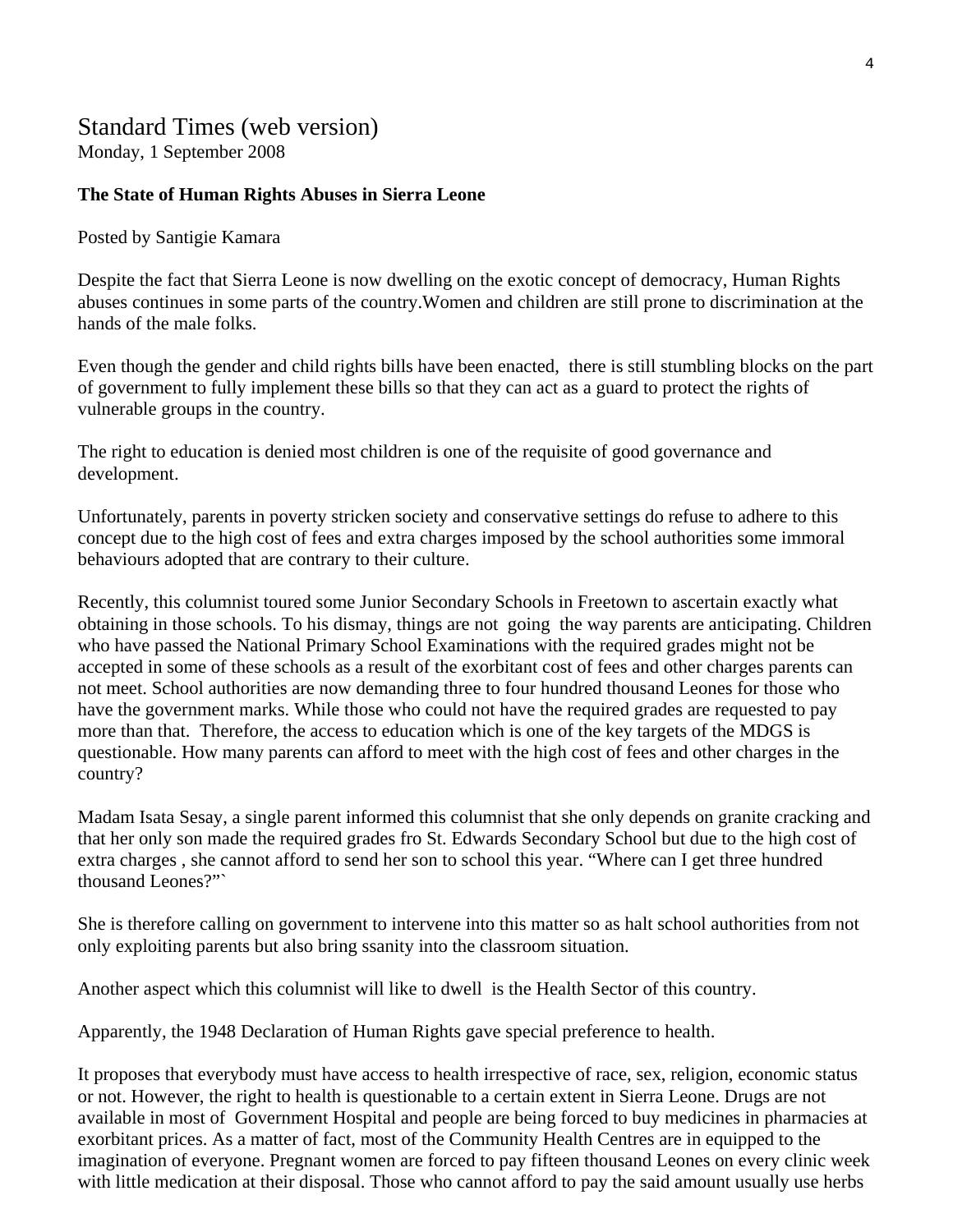as their only remedy till delivery period. Suckling mothers are also enduring the same extortion at the hands of the nurses on a regular basis. According to research, the country is still suffering from a brain drain. Most medical doctors have left the country for greener pastures as a result of poor conditions of service.

How many Sierra Leoneans can boast of a medical doctor? Therefore, it is ridiculous for Dr. Soccoh Kabia, the Minister of Health to spend exorbitant of money on the Data Information System when drugs and qualified doctors are limited to the need of the suffering masses.

Government doctors are in the habit of requesting for money before undertaking a major operation even if the patient is at the point of death. These are same of the issue Dr. Kabia should be addressing so that those who are unfortunate will have better medical attention.

Another thorny issue which is yet to be address by the Justice Sector is the high rate of physical and sexual violence against women. Despite the fact that violence against women is one of the Gender Bills that has been enacted into law, women are still prone to violence.

Recently, this columnist caught up with Fatu Massaquoi, a victim of physical violence allegedly perpetrated by her husband. A report was made at the New England Ville police station and a medical form was issued to her. According to Fatu, she was asked to pay the sum of twenty-five thousand Leones at the police hospital before treatment will be given to her.

In the absence of money that her matter came to an abrupt halt. "Where should I get the money from" she questioned and noted that if the matter prevail to court, there will be no fund for her to pursue it.

Unlike Fatu, so many women in the provinces are still enduring physical violence at the hands of their husbands but how can they purse the matter when they are not financially strong.

Discrimination against women is on going as some men continue to frustrate them from occupying higher positions of trust under the guise that they are not educated. There are quite a considerable number of women who have attained university degrees and diplomas and yet, they are not given the opportunity. . Even the secret societies in some parts of the country seriously discriminate against women. Research indicates that women are being forced beyond their wish to join some of these societies and those who failed to yield will be forced to abandon their settlement.

Further more, the Sierra Leone Police force which is suppose to protect lives and properties is still kicking against this norm, police officers are in the habit of using excessive force on the civilian populace with impunity. The recent incident at the SLPP Headquarters at Wallace John Street and State House clearly indicates that the SLP violates the rights of journalists and party supporters of the opposition SLPP. Even though investigations are on going by a committee set up by the SLP and SLAJ, it is incumbent that the Inspector General of Police, Brima Acha Kamara to take the bull by the horn so that this ugly incidence is not repeated again.

Conclusively, some strides have been made in the enactment of the Gender and Child Rights Bills, the formation of the Human Rights Commission of Sierra Leone to name but a few. However, the government of President Ernest Bai Koroma needs to ensure that the TRC recommendations are fully implemented so that the amputees and other affected individuals will have their reparations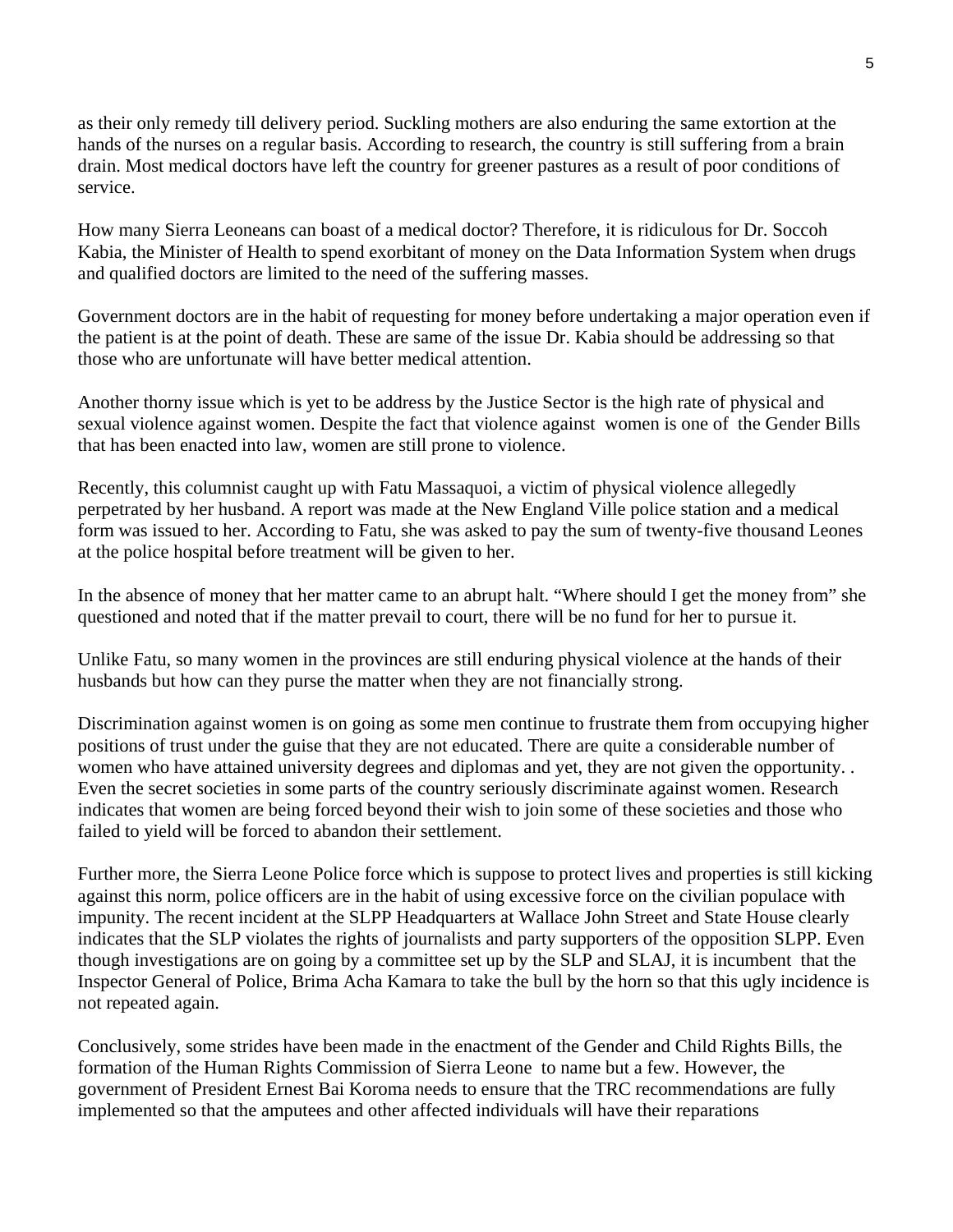## Associated Press

Tuesday, 2 September 2008

#### **Liberia wants ex-warlord to testify**

 MONROVIA, Liberia: The head of Liberia's Truth and Reconciliation Commission said Tuesday he wants former President Charles Taylor to testify about his role in the country's brutal 14-year conflict.

Chairman Jerome Verdier said it is important for the commissioners to make "as much effort as possible" to ensure Taylor tells his side of the story. They have sent him several requests to appear.

"It is former President Taylor's prerogative to decide. The choice will be his — whether to speak to the commission and have his version of history documented and recorded for the people of Liberia to hear and read," he said.

If Taylor chooses to appear, he would be following the lead of other rebel leaders who have appeared before the truth commission in recent weeks, agreeing to tell their version of atrocities in an effort to put the past to rest. Critics have called the process toothless, saying that war criminals should face justice, not a microphone. They point to the fact that most of the perpetrators have denied wrongdoing. Few have shown remorse.

Taylor is viewed by many as the chief architect of Liberia's civil war. He is believed to have received training in Libya before leading the rebel army that invaded the West African nation in 1989. His men are accused of systematic rape, razing villages, targeted assassinations and cannibalism. He won a muchcriticized presidential election in 1997 and led the country for five years, before being forced into exile in 2003 by a different rebel group.

He is now on trial at The Hague where he is accused of war crimes committed by rebels he allegedly supported in Sierra Leone, Liberia's neighbor.

Unlike Liberia, Sierra Leone opted to have a war crimes court as well as a truth commission. Several of the top rebel commanders have been sentenced. The highest profile case — Taylor's — is being held in the Netherlands because of fears that holding his trial in either Liberia or Sierra Leone could destabilize the region.

Verdier said "all options are open" as far as how Taylor would testify. He need not return to Liberia, he said, and could instead testify before the commissioners inside his detention facility in the Netherlands.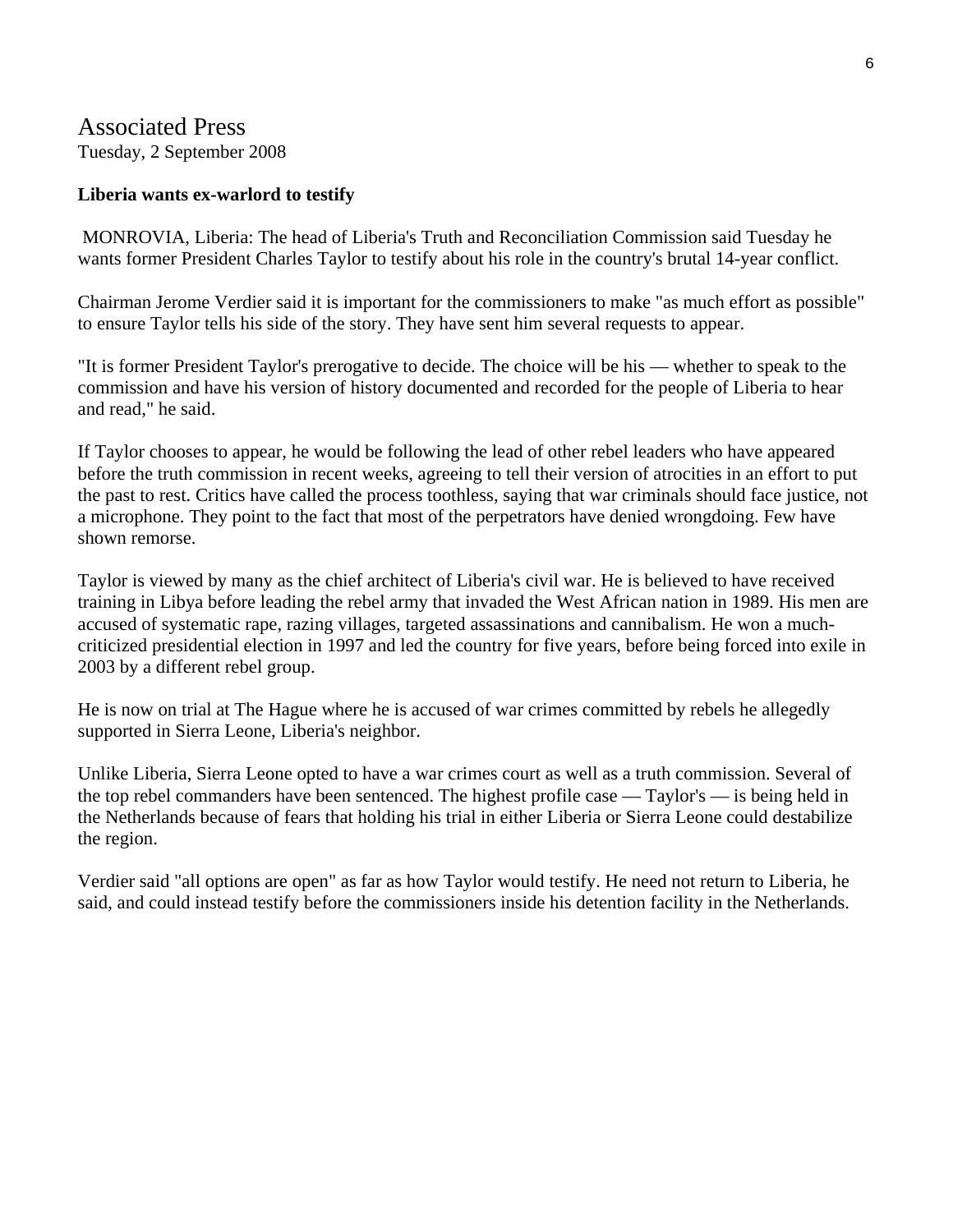## BBC World Service Trust

Tuesday, 2 September 2008

The Prosecution 37th witness at the Special Court for Sierra Leone has testified to Charles Taylor's role in the release of some UN Peacekeepers captured by the RUF, the change of the RUF leadership, the supply of arms and ammunition and the safekeeping of the RUF's diamonds and money. BBC World Service Trust Joseph Cheeseman reports from The Hague.

CHEESEMAN: The insider witness, in a distorted voice being interpreted, said it was Charles Taylor's desire to become Chairman of ECOWAS that caused him to facilitate the release of the UN Peacekeepers in 2000.

He said Mr. Taylor invited RUF Commander Issa Sesay to the Executive Mansion in Monrovia and ordered him to release the captured UN Peacekeepers.

WITNESS: Charles Taylor said the United Nations was after him to talk to the RUF to release the UN peacekeepers. So because he had even been promised that if he spearheaded the release of the UN peacekeepers he'd be made the ECOWAS chairman. He discussed that he should help to release the UN peacekeepers that he had with him – that was Issa – and so if Issa released, he will help Issa in the struggle.

BRENDA HOLLIS: In what way Charles Taylor would help Issa in the struggle?

WITNESS: He said he would help him with anything that he asked for, because he had been promised to become the ECOWAS chairman.

CHEESEMAN: The witness testifying on direct examination, said on July 26, 2000, in the presence of four African Heads of State, Charles Taylor effected the change of the RUF leadership.

The witness named President Olusegun Obasango of Nigeria, Gnassingbe Eyadema of Togo, Yahya Jammeh of the Gambia and Omar Konare of Mali. The witness said in a meeting held at the Executive Mansion in Monrovia with the four heads of state, Mr. Taylor stated why the RUF leadership should be changed.

WITNESS: Charles Taylor himself said that it was necessary to change the leadership of the RUF because he said Foday Sankoh was too old and that he was too stubborn and he was always being arrested and that he was a lazy leader so that he should be changed. It was necessary that he be changed. Augustine Gbao and Issa emphasised that "no, that should not happen". But Charles Taylor spoke with them to listen to what the leaders were telling them. So they went on and appointed Issa. First he suggested that he would want to take Mosquito back, and Issa said no.

The witness said when Issa Sesay was appointed leader of the RUF, he made several trips to Monrovia where he presented diamonds to Charles Taylor. He testified that after Issa made several trips to Monrovia with diamonds, Mr. Taylor told him to stop bringing diamonds.

WITNESS: When he went and handed over the diamonds, Charles Taylor told him that he shouldn't be coming frequently with diamonds to him. He said because the UN Observers and the international community was having eyes on him to see whether he had connections with the RUF, and that they were always bringing diamonds to him. He said Issa shouldn't be bringing diamonds to him, but that he was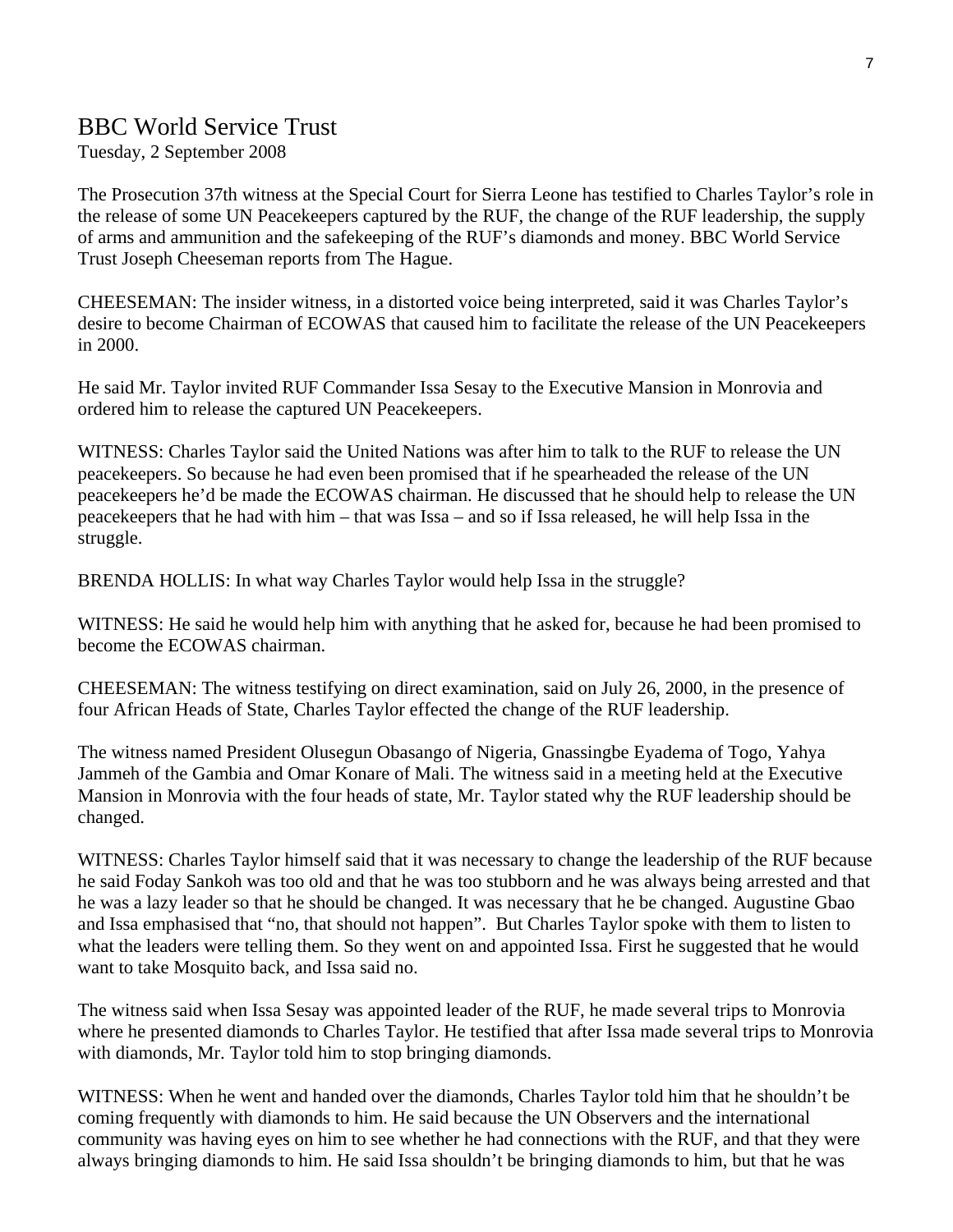going to try and present somebody to him who would be assisting him, when he got diamonds from him, to get certain items for him.

CHEESEMAN: The witness who continues his direct examination on Tuesday told the court Foday Sankoh or anyone in the RUF did not take back the 5,000 carets of diamonds and the 150-thousand United States Dollars that Charles Taylor kept for the RU. The prosecution 37<sup>th</sup> witness however, said Taylor assisted the RUF with arms and ammunition, fuel, money and food.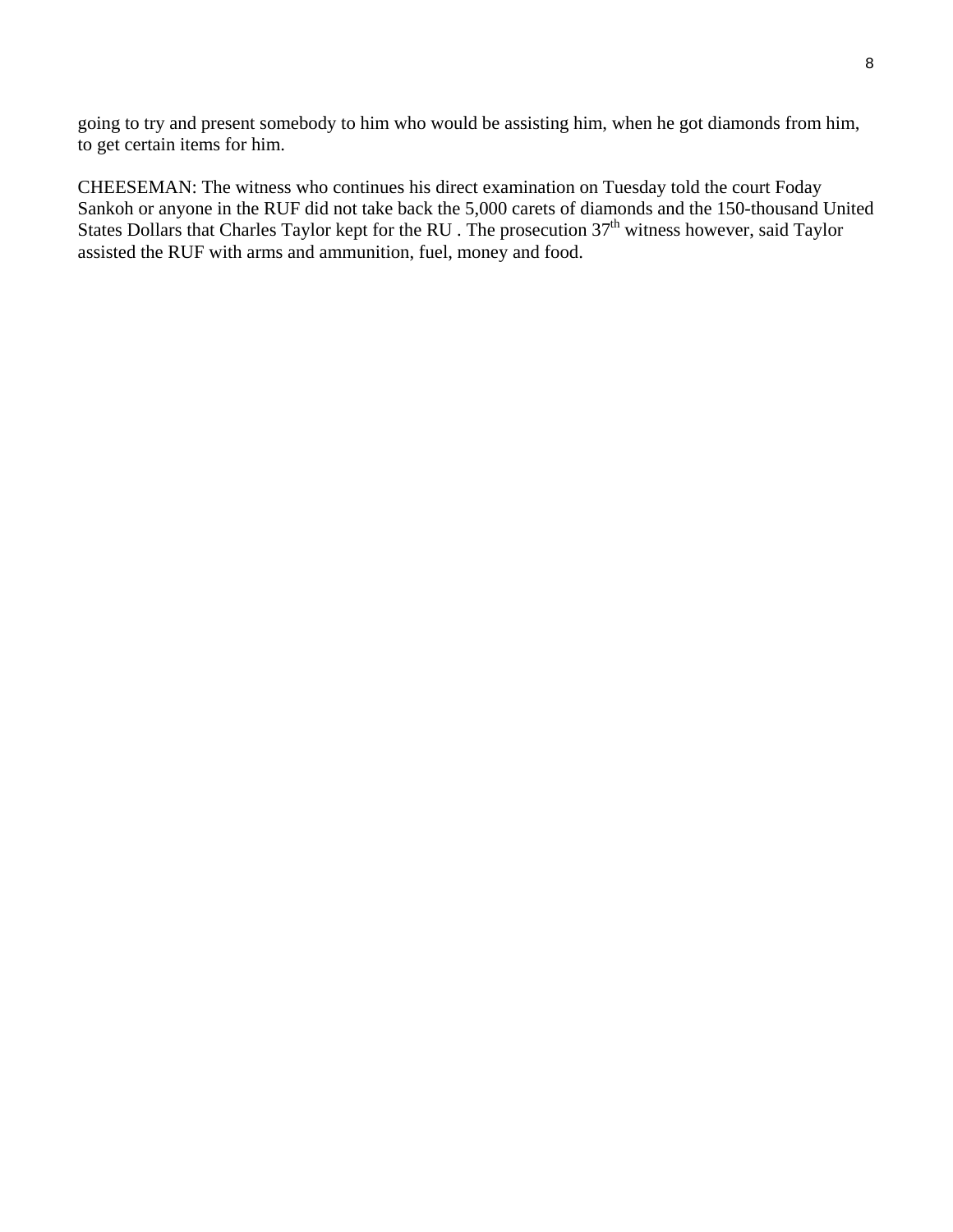## The Analyst (Liberia)

Monday, 1 September 2008

## **War Crimes Court Will Undermine Liberia's Security**

Monrovia, September 1, 2008 (TRC): The establishment of a war crimes court in Liberia will undermine the peace and security of the country, Monsignor Reverend Father Robert Tikpor has said.



Father Dr. Robert Tikpor said the Truth and Reconciliation Commission (TRC) of Liberia should not recommend the establishment of a court of international justice in Liberia at the conclusion of its process.

The Catholic prelate believes that such recommendation would not solve the country's problem.

"Do not waste your time my beloved commissioners. An international court will not give us peace," Father Tikpor said.

He was testifying Monday at Liberia's Truth and Reconciliation Commission's (TRC) Thematic Hearing on Historical Review in Monrovia.

He said the establishment of an international war crimes court in Liberia would ensure a return of the country to the path of confusion.

"We will not sleep if you recommend that. We will not sleep. They have their men around here. An international war crimes court will not heal the country. It will not heal the situation. We are a forgiving society. We are a healing society," he said.

He recommended that leaders of the former warring factions be granted amnesty so that the country can remain peaceful. "Let's ignore the heads of the former warring faction. It is God that will judge them," he said.

Father Tikpor admonished Liberians to allow God to decide the fate of members of the former warring factions, saying, "Let God take our revenge."

He clarified that his recommendation was personal and not the position of the Catholic Church in Liberia.

Although he said he was not against the commission recommending prosecution, he was opposed to the setting up of a war crimes court in Liberia.

Under the theme: "Examining Liberia's Past: Reality, Myth, Falsehood and the Conflict", the hearingwill provide a critical review and expert perspectives into Liberia's past not only for the purpose of understanding the historical antecedents to the conflict, but to ensure the country's history or national narrative reflected the experiences, beliefs and aspirations of Liberians of all backgrounds.

The hearing featuring the testimonies and presentations of historians, anthropologists, journalists, lawyers, politicians, diplomats and clergymen is intended to help Liberians rewrite their history by seeking to identify the issues that underpinned our history, divided us as a people and nearly eviscerated the state.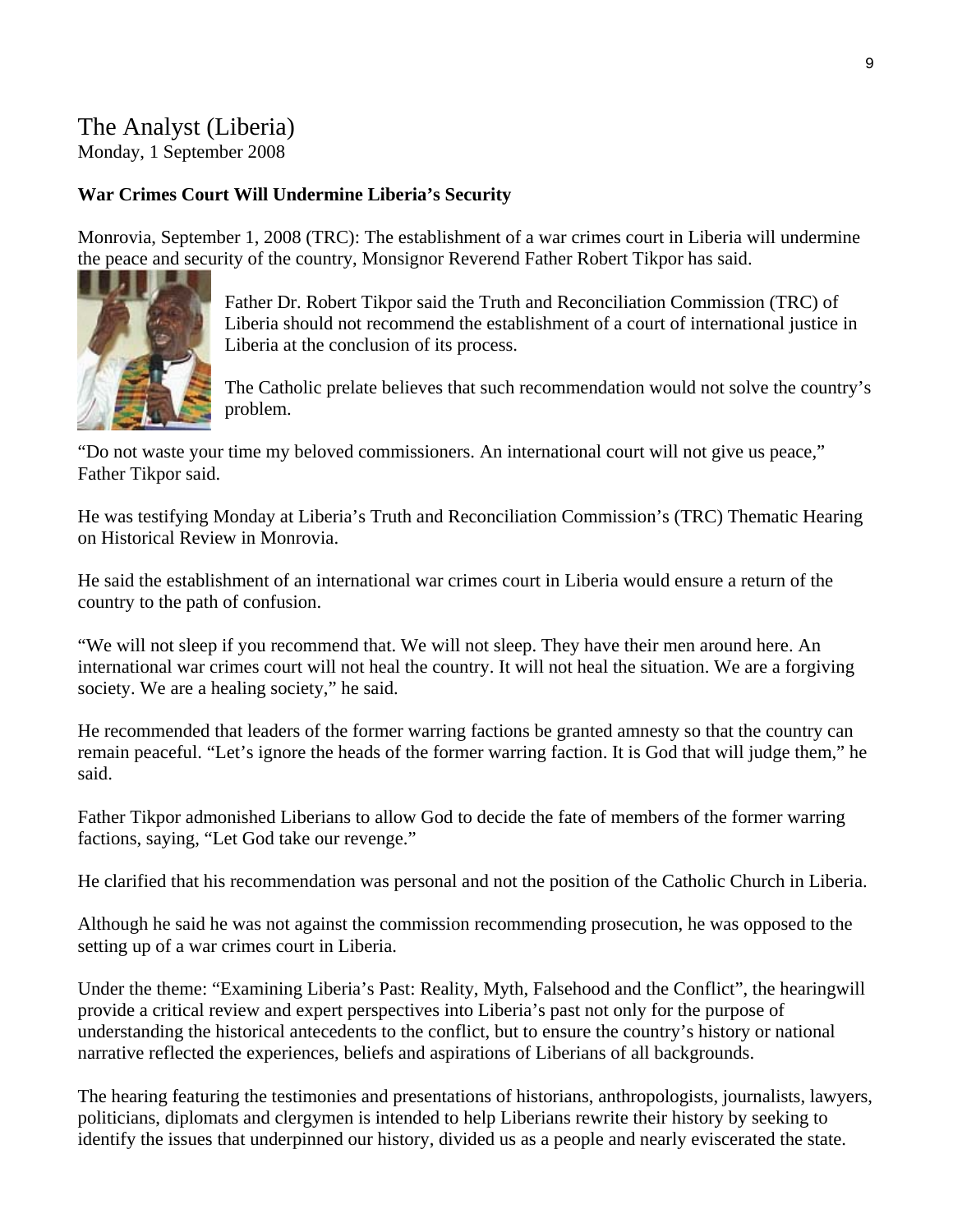The hearings are focused on events between 1979 and 2003 and the national and external actors that helped to shape those events. The TRC was agreed upon in the August 2003 Accra Peace Agreement and created by the TRC Act of 2005.

TRC was formed to promote national peace, security, unity and reconciliation,and at the same time make it possible to hold perpetrators accountable for gross human rights violations and violations of international humanitarian law that occurred in Liberia between January 1979 and October 2003.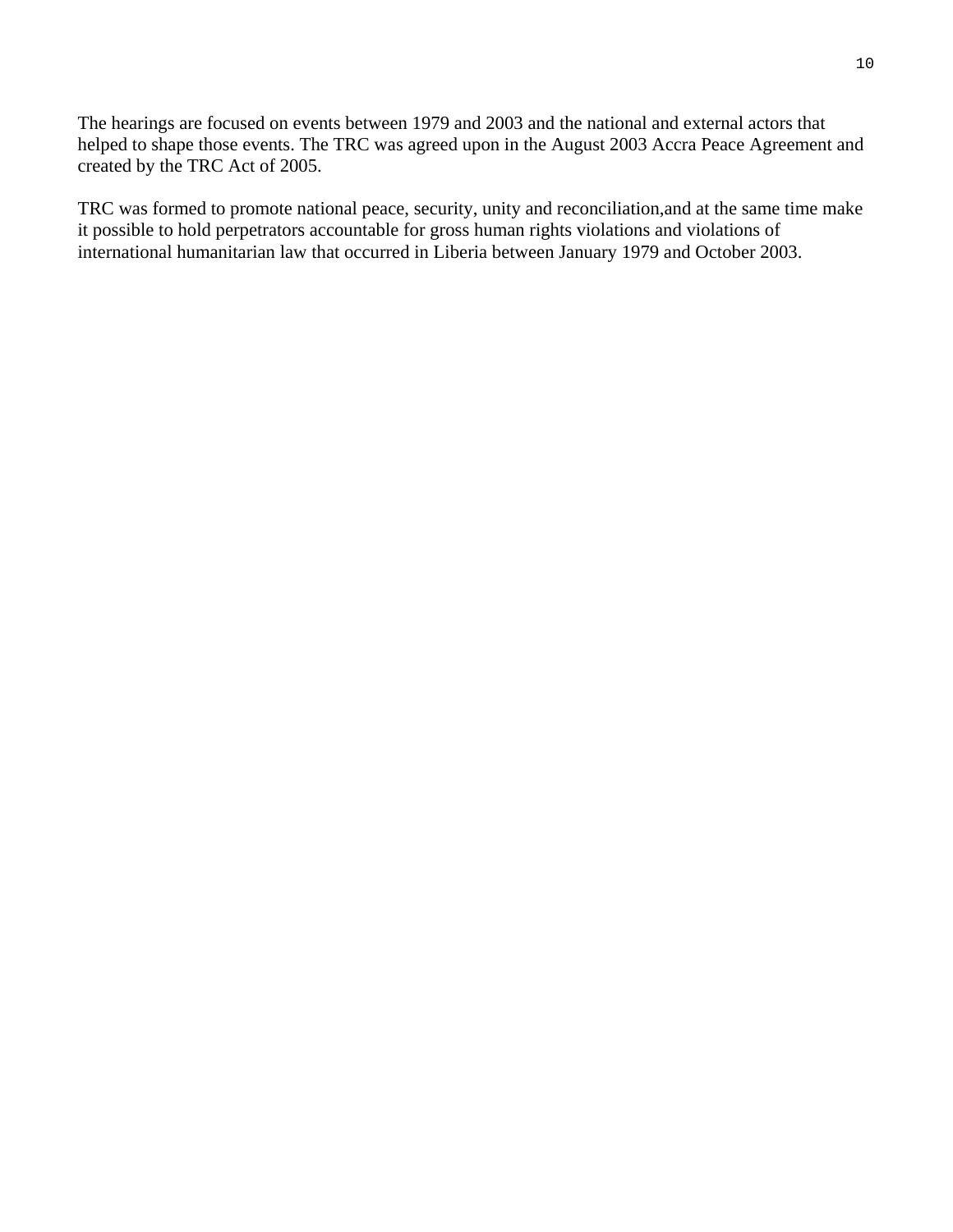

United Nations Mission in Liberia (UNMIL)

## **UNMIL Public Information Office Complete Media Summaries 2 September 2008**

*[The media summaries and press clips do not necessarily represent the views of UNMIL.]* 

#### **Newspaper Summary**

**Government Sets up Probe Commission for Cyber Scandal - PUL Declines Inclusion**  (National Chronicle, Daily Observer, Heritage, The Inquirer)

- Presidential Press Secretary, Cyrus Badio said government has set up a committee to investigate a "corruption" scandal involving aides of President Sirleaf and the Liberia Ship and Corporate Registry (LISCR).
- Speaking to journalists in Monrovia, Mr. Badio said the committee comprising the National Bar Association, Press Union of Liberia, the Catholic Justice and Peace Commission and two independent investigators would firstly determine the authenticity of the email exchanges linking the President's office to corruption.
- Mr. Badio said the President has assured that whoever is guilty will face the full weight of the law despite their status. Meanwhile, the Press Union of Liberia (PUL) has reacted to its inclusion on the probe commission saying the media would be following and reporting the work of the commission and therefore could not form a part of the investigation.

#### **Catholic Cleric Abhors Establishment of War Crimes Court for Liberia**

(Heritage, The News, The Inquirer, The Informer, New Democrat, The Analyst)

- The media reports that Monsignor Robert Tikpor of the Catholic Church says the establishment of a war crimes court in the Liberia will undermine the peace and security of the country. Speaking at the ongoing Truth and Reconciliation Commission (TRC) historical review hearings, Father Tipkor urged the commission not to recommend the establishment of a war crimes court.
- Father Tikpor believes that such recommendation would not solve the country's problem but rather ensure a return of the country to the path of confusion. He recommended that leaders of the former warring factions be granted amnesty so that the country can remain peaceful.
- Meanwhile, the Catholic Prelate has clarified that his recommendation was personal, a view which is in direct contrast to the position of the Catholic Church in Liberia. The Catholic Church in Liberia officially declared its support for the establishment of a war crimes court for Liberia.

#### **Police Arrest Three Armed Robbers**

(Heritage, News, The Informer)

- Police in Monrovia have arrested three alleged armed robbers who broke into the compound of the Christian Evangelistic Ministry on 19<sup>th</sup> Street in Sinkor, Monrovia.
- Those arrested are Junior Joe, Jallah Massaquoi and Darren Wilkins. According to a release, the incident took place during the weekend and the suspects made away with several items valued at over US\$10,000. The items which include one 2.5kva generator, a 5kva generator, a nokia cell phone; eight pieces of lapper and six yards of lace material have been retrieved. Police say the three suspects have been charged with armed robbery and sent to court for prosecution.

#### **Huge Quantity of Marijuana Seized in Margibi**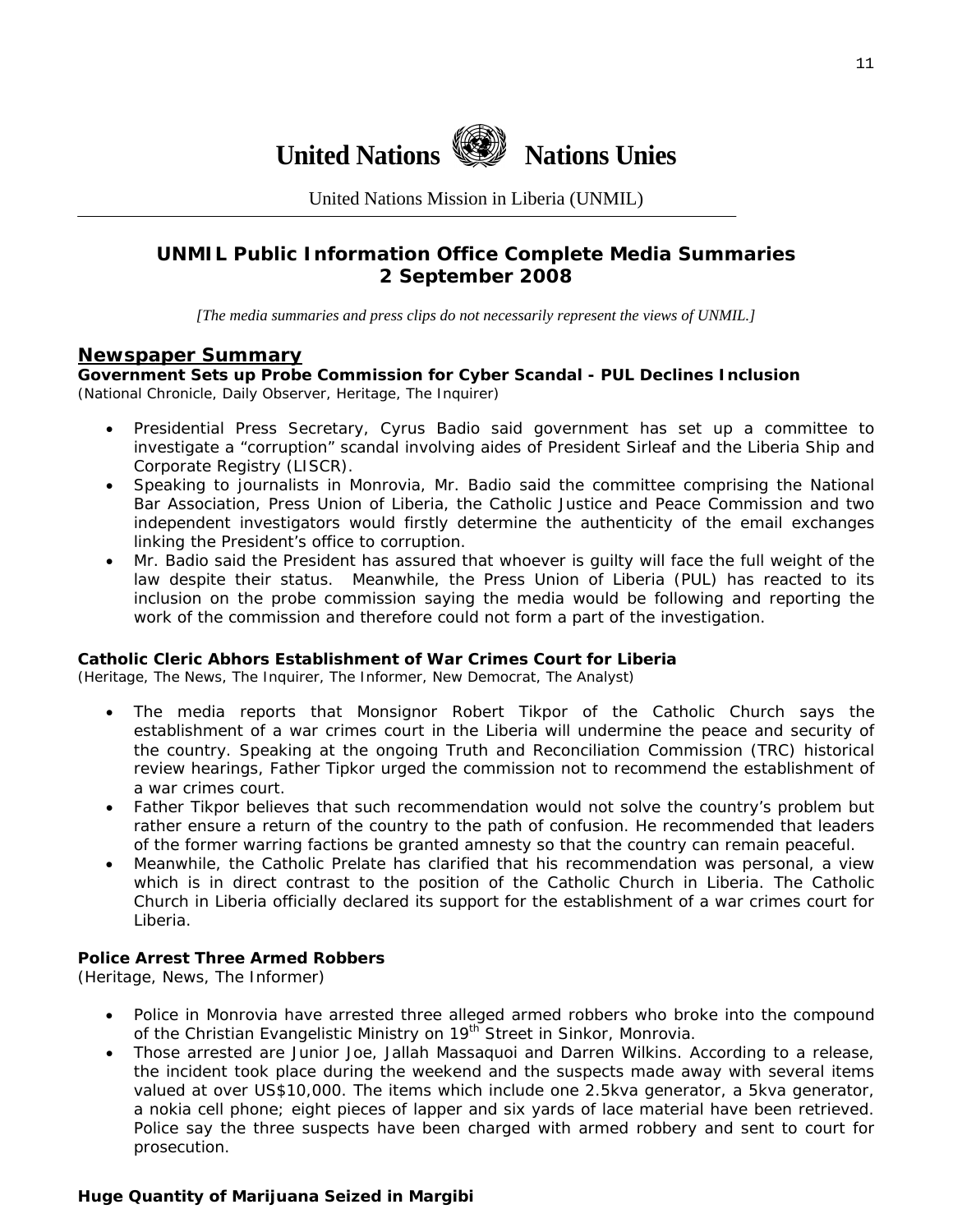(Daily Observer)

• The Margibi detachment of the Liberia National Police (LNP) has arrested a 26-year-old man identified by the Police as Roosevelt Sieh alias Rahim with 86 kilograms of marijuana with a street value of over L\$300,000 in Kakata. The Police Commander of the Margibi County, Col. Augustine Brown said the suspect was arrested with the drugs following a tip-off. Col. Brown said during police preliminary investigation, Sieh admitted to being in possession of the narcotics.

#### **President Sirleaf Makes More Appointments in Government**

(The Inquirer, Heritage)

• President Ellen Johnson Sirleaf has appointed members of the Anti-Corruption Commission of Liberia pending confirmation by the senate. According to an Executive Mansion release issued in Monrovia, those appointed are Cllr. Frances Johnson Morris, Chairperson; Mr. Joseph Acquoi, Vice Chairperson; sman Kanneh, Moulai Reeves, and Madam Sandra Howard-Kendor. Others nominated yesterday are Miata Beysolow, Commerce Minister designate, Cllr. Ceaineh D. Clinton, Circuit Judge, 1st Judicial Circuit Court, Montserrado County; Cllr. Augustine Fayiah, Assistant Minister of Justice for Litigation and Cllr. Aaron B. Kparkillen, Assistant Minister for Taxation, Ministry of Justice.

# **Radio Summary**

#### **Star Radio** *(News culled today from website at 8:00 am)*

#### **Press Union Declines Inclusion on Commission to Probe Email Scam linking Presidential Aides**

*(Also reported on Truth F.M. and ELBC)* 

#### **More Changes in Government**

*(Also reported on Truth F.M. and ELBC)* 

#### **Local Catholic Priest Opposes War Crimes Court For Liberia**

#### **Three Financial Experts Debate Draft Act to Place Budget Bureau Under MOF**

- Three Liberian financial experts have given their backings to a Draft Act, seeking the merger of the Bureau of the Budget with the Finance Ministry.
- The financial experts made their positions known Monday during a hearing at the Legislature by the House Committee on Ways, Means and Finance.
- Deputy Finance Minister Tarnue Mawolo thought the passage of the Act would improve the technical efficiency and coordination of the budget process.
- Acting Budget Bureau Director, Julius Caesar stressed that with the draft act the financial system of the Country would be developed.
- The Dean of the Business College at the University of Liberia, Professor Jugbe A. Jugbe said he supported the merger but that the Department of Revenues in the Finance Ministry must be concomitantly scraped in the process.
- An Act of 1953 created the Budget Bureau within the office of the President of Liberia.

\*\*\*\*\*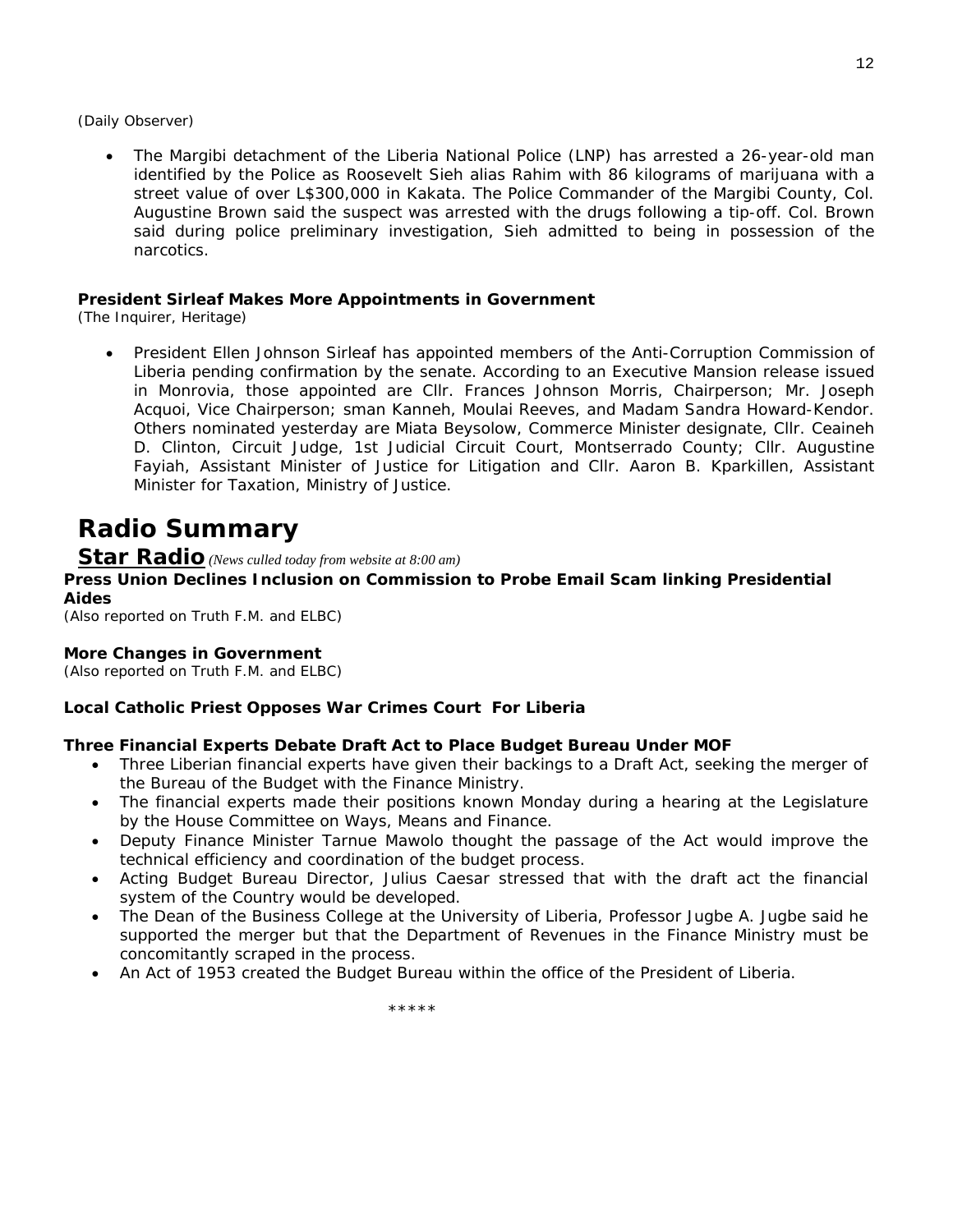## The Analyst (Liberia) Friday, 29 August 2008

### **Dr. Sawyer Recommends To TRC, Proud Of Deeds As Interim President**

The ongoing Thematic and Institutional Public Hearings are continuously taking dramatic twists with witnesses accounting on their roles in Liberia's brutal past that is set from 1979 to 2003.

Mandated to do their investigation covering these years, the TRC has become an arena for varying testimonies covering the incidents of this point of the national history.

Though many names are still been mentioned by witnesses, but some of the some key players have appeared and provided various insights into their works and undoings during the war time.

However, some of those who are providing testimonies have provided blatant lies thus provoking riotious receptions from the public to the point of sometimes boisterous sessions at the hearings.

Now, Dr. Amos Sawyer, former president of the Interim Government of National Unity yesterday mounted witness bench with poignant recommendations to commissioners that outright liars must not be spared prosecution for war crimes.

These and many others are what our TRC Correspondent Edwood Dennis, along with The Analyst Staff Writer has been looking at.

The former President of the Interim Government of National Unity (IGNU) who shouldered political control of Monrovia between 1990 to 1994, Dr. Amos Claudius Sawyer has urged commissioners of the Truth and Reconciliation Commission (TRC) to recommend for the prosecution of witnesses who according to him are blatantly lying under oath against telling the truth.

"For the sake of justice and to ensure a sound basis for reconciliation, it is important that you commissioners ensure that people who take oath here and fabricate their own realities are sent for war crimes prosecution," he accentuated.

This is the only way to maintain the integrity of the TRC, he said. Sawyer did not call any names of previous or upcoming witnesses that have testified before the TRC and are found deserving of such prosecution.

However, some reflective segment of the population is aware that some previous witnesses chose to tie their tongues against straying towards the truth.

In a ten-count recommendation to commissioners of the TRC before he ended his presentation, Sawyer who is the current head of Governance Commission (GC) also suggested the need to account for all of those who died or are missing as result of nearly " a quarter century of violent conflict.

He believes that the identities of the victims must be known with a clear identification of the circumstances surrounding their departure. According to him, other nations take such exercise very seriously which requires that Liberians must follow suit.

He called for their memorialization in the history of Liberia, by presenting their relics, objects, symbols and ugly sides of war, and all that have associated with this period. He further believes that this will serve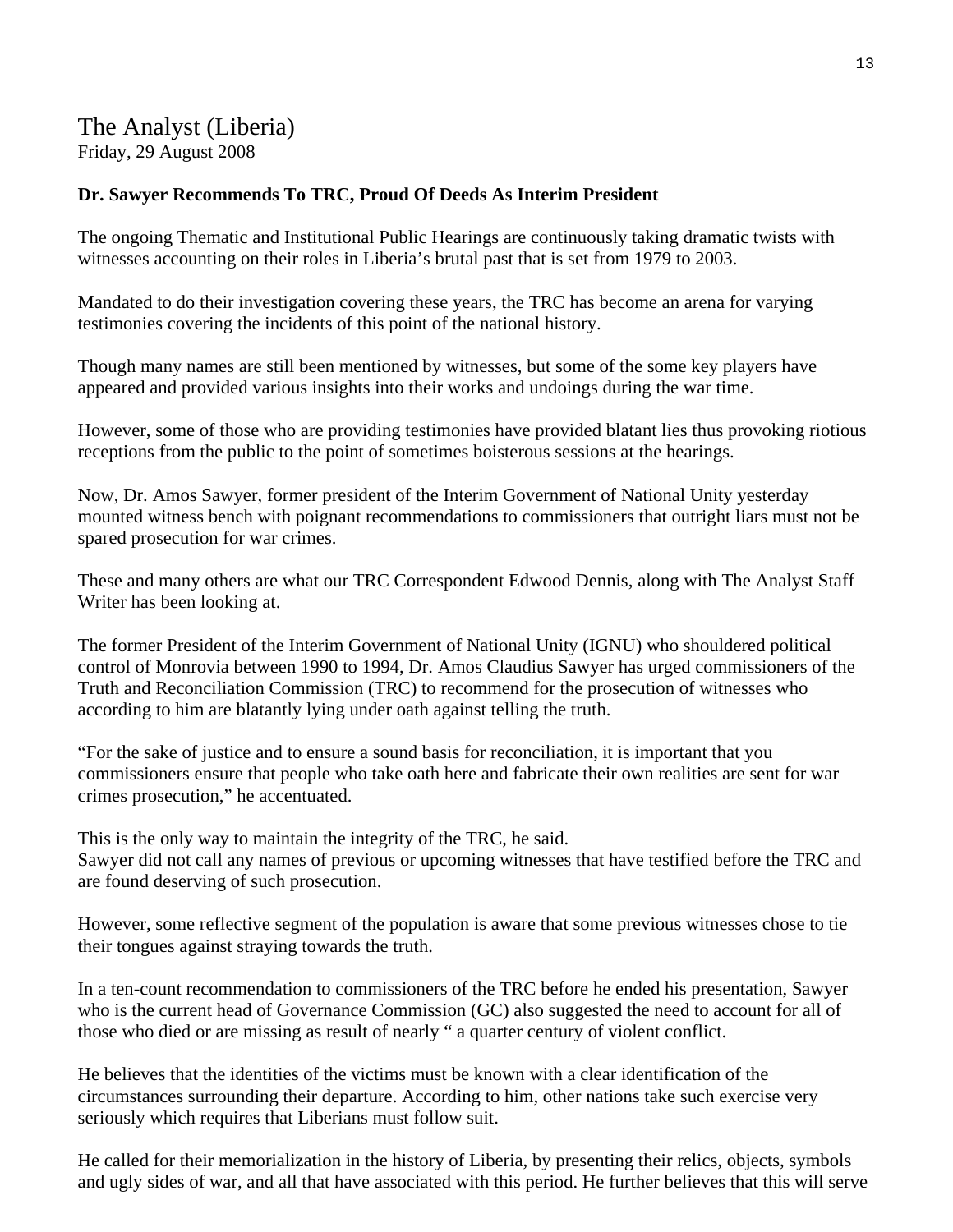as a lesson to the citizens of the country, especially children who need a reminder against repeating the past.

Furthermore, Dr. Sawyer recommended that for national unity Liberia's motto "the Love of Liberty Brought Us Here" is changed to his suggested "The Love of Liberty Unites Us Here."

In his recommendation, he provided enough information on the status of Mandingoes as citizens of Liberia. Apart from these recommendations, the former head of government said that he has been conducting stock of his administration and is generally proud of what he did.

He told the TRC that during the tenure of his government, the Liberian dollar was stronger against the United States dollar and that civil servants salary was regular, and bragged also that his government used the meager resources at its disposal to provide electricity to Monrovia.

The former dean of Liberia College at the University of Liberia explained that the Interim government was only Monrovia-based and had no means of generating revenues, except for the maritime money, which was used to operate the government.

He said the interim government was only able to collect an income totaling between US\$280,000 to US\$500,000 monthly, and used same to settle salary payment to civil servants.

According to Sawyer, his interim government stood the test of time, making reference to the NPFL invasion of Monrovia in 1992, and many other problems it was confronted with.

One of the things the interim government embarked upon was changing of the banknote because according to Sawyer "all the banks in Monrovia were looted and huge amount of money was in the hands of people without control".

Expounding on what necessitated the printing of new banknotes, he said bankers did not know how much of the money was in circulation when the interim government took seat.

He said had they not taken the decision to print new banknotes, people would have used a wheelbarrow full of money to buy a "loaf of bread." The IGNU, he said, treated the currency situation as a security issue, and that it was done with consent of ECOWAS, which was trying to restore peace to Liberia.

On the issue of the formation of fighting group, otherwise known as "Black Beret," Sawyer said it grew out the need to control the security situation which was fast becoming volatile, when people throwing grenades and the NPFL was planning attacks on the city.

According to him, the Black Beret was formed with the full knowledge of ECOMOG and ECOWAS and that they were trained in Guinea. He paid homage of the young men who lost their lives in the process of defending Monrovia and its residents against the madness of the NPFL.

As to why he ordered ECOMOG soldiers to stop further advances against NPFL during the early stage of his administration, he said there was a transition taking place in Ghana while ECOMOG was making frantic efforts to push Charles Taylor's NPFL forces beyond Kakata.

He said President Jerry Rawlings at the time was being pressured to bring their troops because of the casualties they were encountering during the fighting.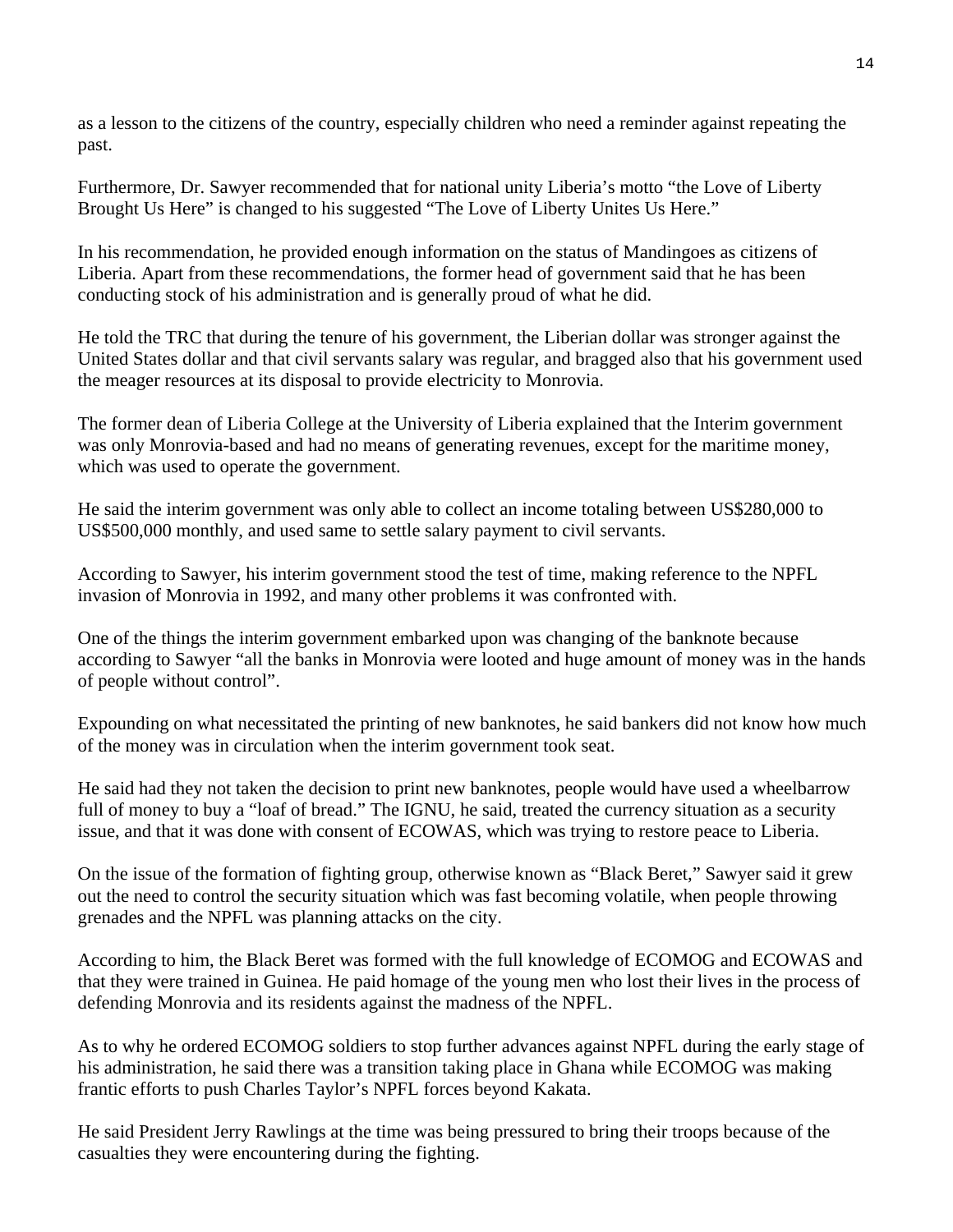According to him, President Rawlings threatened to withdraw his soldiers if the fighting did not stop, so he had no alternatives but to take the decision he took at the time.

Besides, he said that there were efforts to get Charles Taylor to end his military campaign at a peace arrangement in Ghana. He said this would not be successful if settlement of the peace with NPFL still determined to fight the ECOMOG Forces.

Dr. Sawyer told the TRC hearing that a particular time he called to a special meeting at which time president Jerry J. Rawling confronted him by indicating that he no longer had the desire of keeping his troops in Liberia.

According to him, President Rawling then asked that Dr. Sawyer request the ECOMOG Force Commander at the time to stop persuading Taylor and the NPFL since things were underway to have Taylor in Ghana for another Peace conference. He said this caused the Interim government to have passed six months in an efforts to get Taylor on board.

"Prince Johnson Is A Pathological Liar"

Dr. Sawyer Testifies At TRC, Says Change of JJ Put Looters Out of Business

Interim Government of National Unity (IGNU) changed Liberian banknotes because banks were looted during the civil conflict, former Interim President Amos Sawyer said.

Dr. Sawyer said banks around the country had been looted and looters were holding containers of money which precipitated the change of the JJ Roberts Banknotes in circulation before the incumbency of Sawyer's transitional government.

Sawyer said he treated the currency issue as a national security matter and had consulted the Economic Community of West African States (ECOWAS) before the decision.

"We treated the issue of our currency as a national security matter. We did it in consultation with ECOWAS and we put a lot of looters out of business by the change of banknotes," Dr. Sawyer said.

Sawyer, now Chair of the Governance Commission was testifying before commissioners of Liberia's Truth and Reconciliation Commission (TRC) Thursday, at the historic Centennial Memorial Pavilion in the capitol, Monrovia.

Prince Johnson, leader of the defunct Independent National Patriotic Front of Liberia (INPFL) told commissioners of the TRC Tuesday that during the reigns of the interim government he gave Dr. Sawyer US\$8.1 million, an amount he the government used to print new banknotes. He alleged the printing of the new banknotes was fraught with corruption.

Apparently responding to Johnson's allegation, Sawyer said: "If I have to do it again, I will do it again. So all those who get hysterical and if they are hysterical because of pathology, then I am sorry for them. We were proud of that decision."

But pressed by a question from commissioner Pearl Brown-Bull, Dr. Sawyer referred to Johnson as "a pathological liar" and said that at no time did he have such transaction with the then rebel leader.

He however clarified that the only transaction with Johnson was the change of the banknotes that rendered what "they (looters) had useless."